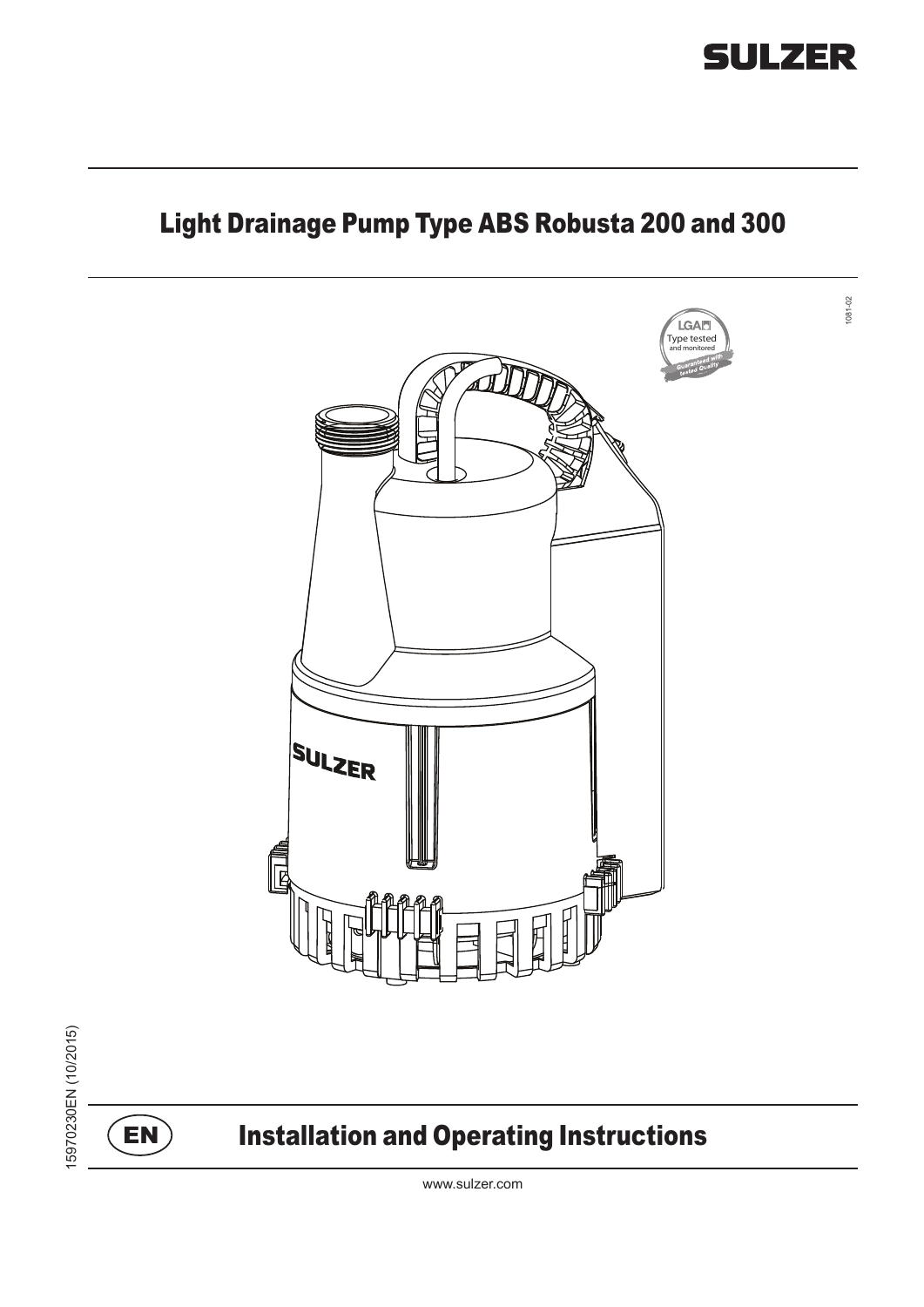# GI II 7FR

## **Light Drainage Pump Type ABS Robusta**

200 300

## **Symbols used in this booklet:**



m **Non-compliance may result in personal injury.**

Presence of dangerous voltage.

#### *NOTE: Important information for particular attention.*

Symbols directly on the unit itself must be carefully observed and must be maintained in a legible condition, e.g. direction of rotation arrow and nameplate.

## **Safety**

(Extracted from VDMA-Standard sheet 24292)\*

This unit can be used by children aged 8 years and above, and persons with reduced physical, sensory, or mental capabilities, or lack of experience and knowledge, when they have been given supervision or instruction concerning the safe use of the device and understand the hazards involved. Children must not play with the appliance. Cleaning and user maintenance should not be performed by children without supervision.



#### **To avoid injury when the pump is in operation, do not handle the impeller screen or place fingers near the suction hole if the suction ring is removed.**

These operating instructions contain basic information on erection, operating and maintenance and should be followed carefully. For this reason it is essential that these instructions are carefully read before erection or commissioning by both the installation crew as well as those responsible for operation or maintenance. The operating instructions should always be readily available at the location of the unit.

In addition to following the safety regulations of a general nature listed under these main headings, it is also essential that the special safety instructions given under other headings be observed.

The safety instruction listed in this operating manual, the existing National Regulations for safety, as well as any internal operating or safety regulations which apply in the user's own premises must be observed.

The general and specific health and safety guidelines are described in detail in the "Safety Instructions for Sulzer Products Type ABS" booklet. If anything is not clear or you have any questions as to safety make certain to contact the manufacturer Sulzer.

## **Dangers which could arise due to nonobservance of safety instructions**

The non-observance of the safety instructions can lead to both danger to personnel and also to possible harm to the environment or the unit itself. Nonobservance of the safety instructions can invalidate the rights of the user to any compensation or redress.

In detail, non-observance can for example result in the following dangers:

- Failure of important functions of the unit/installation
- Danger to personnel by electrical, mechanical or chemical influences
- Danger to the environment by leakage of dangerous substances

### *NOTE: Carry out work in a safety conscious manner.*

## **Safety regulations for the owner/operator**

All dangers due to electricity must be avoided (for details consult the Regulations of your local Electricity Supply Company).

## **Safety regulations for maintenance, inspection and installation work**

The user of the unit should ensure that all maintenance, inspection or installation work is carried out by authorised and qualified skilled personnel. The user must also make certain that they have carefully studied the operating instructions. In principle all work on the unit should only be carried out while it is stationary. Pumps or units, used for pumping of fluids which could be injurious to health must be decontaminated. After completion of the work all safety and protective devices must be refitted and a check should be made that they are fully functional. Before starting up again, the points listed under the section "Commissioning" should be complied with.

## **Unilateral modification and spare parts manufacturing**

Modifications or changes to the unit/installation should only be carried out after consultations with the manufacturer. Original spare parts and accessories authorised by the manufacturer are essential for compliance with safety requirements. The use of other parts can invalidate any claims for warranty or compensation.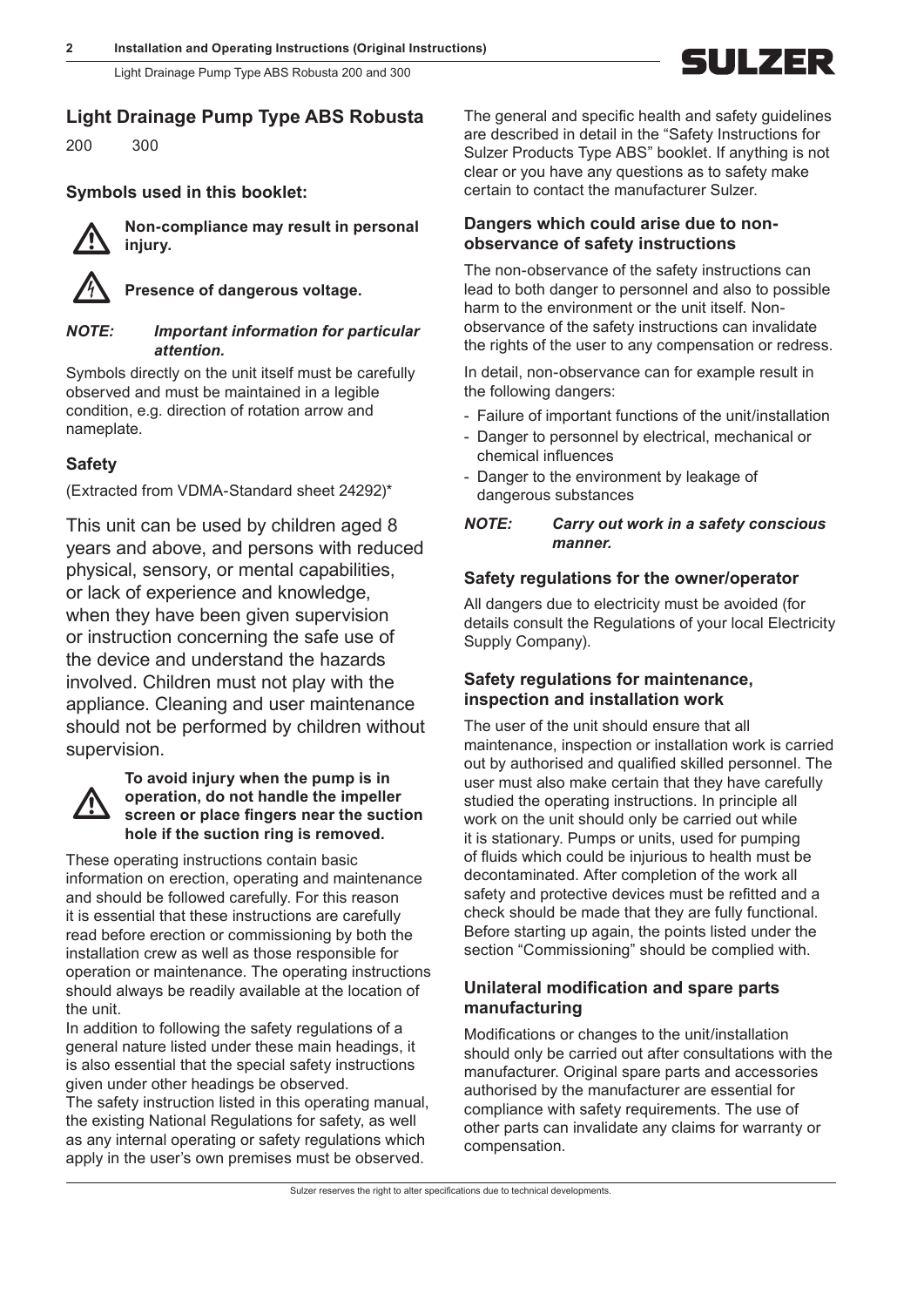SUIZER

#### **Unproven usage**

The operating safety of the unit is only guaranteed provided that the unit is used in accordance with the operating and safety instructions. The limit values given in the technical data sheet should under no circumstance be exceeded.

These installation and operation instructions do not supersede or exclude the following of generally valid regulation and standards.

\*VDMA=Verband Deutscher Maschinen- und Anlagebau e.V. (German Machinery Manufacturers Association).



**End of life units can be returned to Sulzer or recycled in accordance with local regulations.**

#### **Transport**

During transport the unit should not be dropped or thrown.



#### c **The unit should never be raised or lowered by the power cable.**

A handle is provided for transport. If necessary, it is possible to suspend the pump by attaching a rope or chain to the handle.

#### **Application**

The submersible wastewater pumps of the Robusta series are reliable quality products designed for the following applications:

- Pumping of clear water.
- Pumping of rain water.
- Pumping of waste-water with a maximum solids content of 0.5%



The pump must not be used in an<br>explosive or flammable environme<br>for pumping flammable liquids. **explosive or flammable environment or for pumping flammable liquids.**



This product is only suitable for<br>
removing clear and dirty water up to a<br>
water temperature of 40 °C er up to a **water temperature of 40 °C or up to a maximum of 60 °C during short-term operation.**

> **If the system is fed water from products such as washing machines, then the maximum water temperature could be exceeded if the device is not equipped with discharge cooling or if this is not switched on, e.g. in order to save energy. This may cause damage to the pump or the pumping system. In such case Sulzer will not accept any guarantee or warranty claim.**

**If necessary, contact the manufacturer of the device or devices provided for connection (e.g. washing machines) to obtain information on how to switch on discharge cooling.** 

**Our systems are checked in accordance with EN 12050 LGA and conform to the current standards.** 

**Also note that the maximum inlet temperature to the public sewer system is 35 °C and that you must ensure that the water is cooled accordingly.**

*NOTE: As with all electrical devices, this product may fail due to operating errors, absence of mains voltage, or even a technical defect. Such a failure may result in the medium or water escaping. If damage may occur due to such failures, measures are required to avoid damage arising. In this respect, taking account of the conditions in question, use of an emergency generator, provision of an additional and appropriately connected second unit, and particularly the use of an off-grid alarm system, are to be considered.*

These pumps should not be used for the pumping of:

- Faecal matter.
- Aggressive fluids such as acids, lyes (caustic soda) or salts.
- Flammable liquids such as petrol, oil or phenols.
- Commercial and agricultural waste.
- Solid substances such as ash, rubbish, glass, sand, fibrous material, cardboard, paper towels, textiles, diapers, kitchen waste, coffee grounds, shredder waste.
- Liquid substances that can harden, such as bitumen, cement, lime, lime milk (whitewash), mortar, potato starch, grease (edible oils and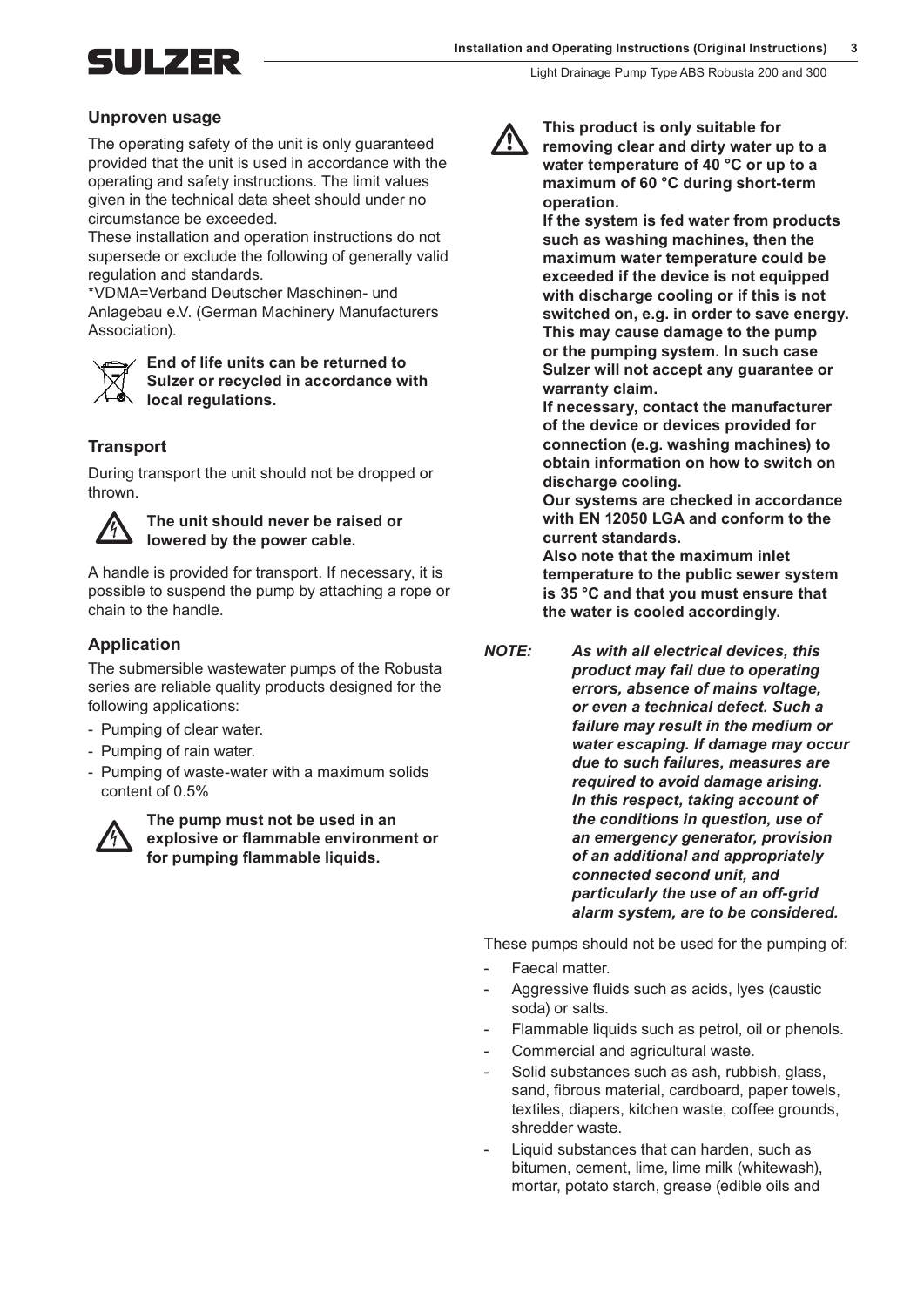III 7ER

fats), synthetic resin, synthetic resin emulsion, tar, paint residues.

Light Drainage Pump Type ABS Robusta 200 and 300

- Cleaning agents, disinfectants.
- Abrasive material.

The pumps conform to the EU machine directive. See nameplate.

*NOTE Leakage of lubricants could result in pollution of the medium being pumped.*

## **Nameplate**

We recommend that you record the data from the standard nameplate on the pump in the corresponding form below, and maintain it as a source of reference for the ordering of spare parts, repeat orders and general queries.

Always state the pump type, item no. and serial no. in all communications.



### **Legend**

| <b>Typ</b>      | Pump type                   |         |
|-----------------|-----------------------------|---------|
| Nr.             | Item number                 |         |
| SN              | Serial number               |         |
| xx/xxxx         | Production date (week/year) |         |
| UN              | Rated voltage               | V       |
| Ph              | Number of phases            |         |
| İΝ              | Rated current               | A       |
| Hz              | Frequency                   | Hz      |
| P <sub>1</sub>  | Rated input power           | kW      |
| Qmax            | Max. flow                   | $m^3/h$ |
| Hmax            | Max. head                   | m       |
| n               | Speed                       | r/min   |
| Insul.Cl.       | Insulation class            |         |
| IP              | Protection type             |         |
| $\triangledown$ | Max submersible depth       | m       |
|                 |                             |         |

## **Performance**

Maximum total head: Robusta 200 = 6.3 m

Robusta 300 = 8.6 m

## **Commissioning**

The manufacturer guarantees that a new pump will not emit airborne noise in excess of 70 dB(A) during normal operation, when either fully or partially submerged.

Before commencing operations, the pump/pump station should be examined and a function check carried out. Particular attention should be paid to the following:

- Check that the power cable and plug are undamaged.
- Does the electrical connection comply with regulations?
- Is the motor overload correctly set?
- Is the level control system operating correctly?
- Are the switch ON switch OFF levels correctly set?



The pump must not be run if it has been **partially dismantled.**

In all installations, the power supply to<br>the Robusta pump must be via a residu<br>current device (e.g. RCD, ELCB, RCBO **the Robusta pump must be via a residual current device (e.g. RCD, ELCB, RCBO etc.) with a rated residual operating current not exceeding 30 mA. For installations not having a fixed residual current device the pump must be plugged into the power supply through a portable version of the device.**



**he case of Class I (EN 60335)**<br> **Submersible pumps such as the Robusta**<br> **Series** all accessible metal parts are **series, all accessible metal parts are connected to the earth lead. Before operation a qualified person should check that the earth lead is correctly connected.**



c **Robusta pumps must not be operated in places where a person could be immersed or in contact with the pumped medium, either intentionally or accidentally, e.g. swimming pool, garden pond, fountain, flooded area.**



Pumps for use in swimming pools where **people are present must only use Class III (EN 60335) pumps with a voltage not greater than 12 V.**

*NOTE Suitable earth leakage protection devices are available from electrical suppliers. Please consult your electrician.*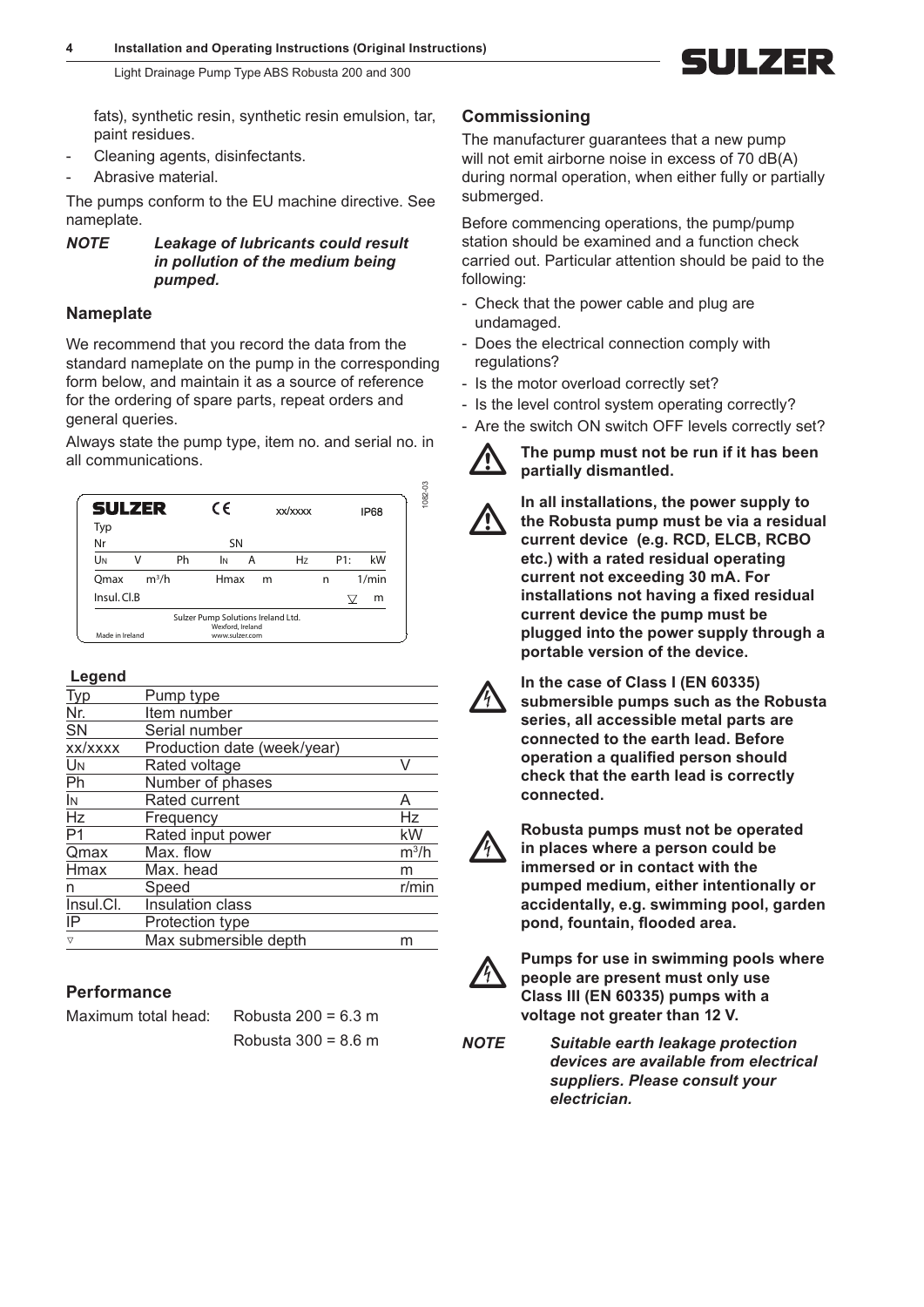GI II 7ER

Light Drainage Pump Type ABS Robusta 200 and 300

#### **Service and maintenance**



**had the pump is isolated from the power<br>
supply and cannot be energized supply and cannot be energized.**

**the power cable is<br>
damaged it must be replaced by the<br>
manufacturer or its service agent or a manufacturer or its service agent or a similarly qualified person.**

Regular inspection and preventive maintenance will ensure more reliable operation. The pump should be inspected every six months, but more frequently if the operating conditions are difficult.

However, should a fault occur, do not attempt to improvise but call on your Sulzer Service Centre. This applies particularly in the case where the unit is continually switched off by the current overload in the control panel, or by the thermal sensors of the thermo-control-system.

For a complete overhaul of the pump, please get in touch with an authorized Sulzer workshop or your Sulzer dealer.

If the pump is taken out of service, in order to prevent deposition of soil or other materials the pump should be cleaned by pumping clear water.

If there are leaves or fibrous matter in the medium being pumped we recommend that the inlet screen be cleaned from time to time.

Rotate the inlet screen clockwise to remove it, and anti-clockwise to lock it back into place.

#### **TS-version:**

- Remove the float housing from the pump by pressing it in at its sides at its lower end and pulling it free from the motor housing.
- Remove the float from the float housing.
- Clean all parts.
- Refit the float and float housing.
- When pressing on the float housing it is necessary that the change-over switch "HAND AUTOMATIC" is in the lower position.
- Press the selector switch upwards and check the pump at setting "HAND".

#### **KS-version:**

- Clean float

#### **Electrical connections**

The pump must be connected to terminals or starting equipment installed at a level at which the pump cannot be flooded.



All electrical equipment must always be<br>earthed (grounded). This applies to the<br>pump and to any monitoring equipment. **earthed (grounded). This applies to the pump and to any monitoring equipment.**



#### c **The electrical installation must conform to national and local regulations.**

Check that the mains voltage, frequency, starting equipment, and method of starting agree with the particulars stamped on the motor nameplate. The unit should be protected by a correctly dimensioned slow blow fuse (suitable for the rated power of the pump). We recommend the use of an overload relay. The electrical installation shall be inspected by an authorized electrician.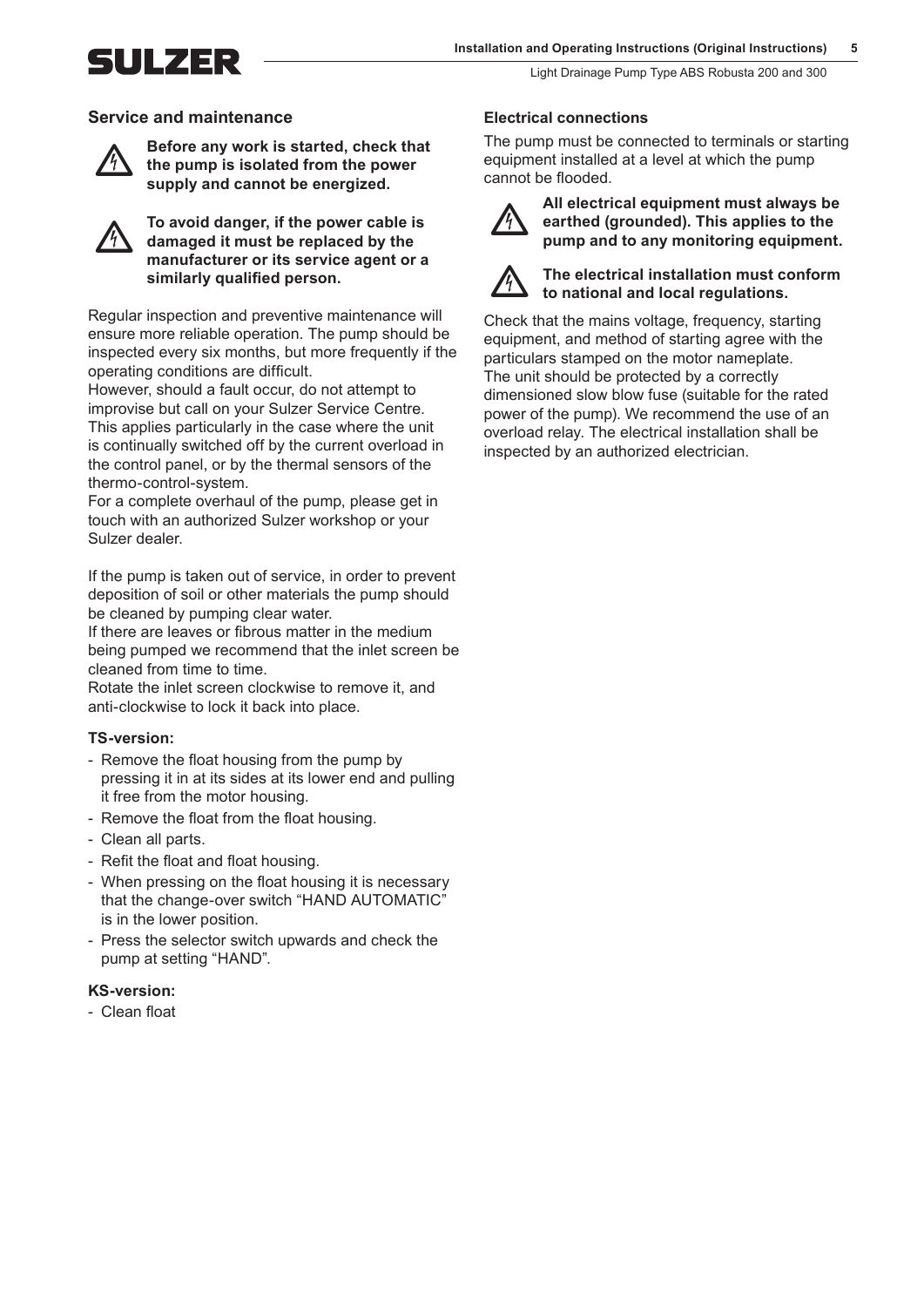# **SULZER**

## **Robusta assembly**



1. Non-return valve 3. HAND / AUTO selector switch 5. Float housing 7. Suction ring (see fitting 2. Discharge line connection 4. Level control float 6. Inlet screen instructions page 7)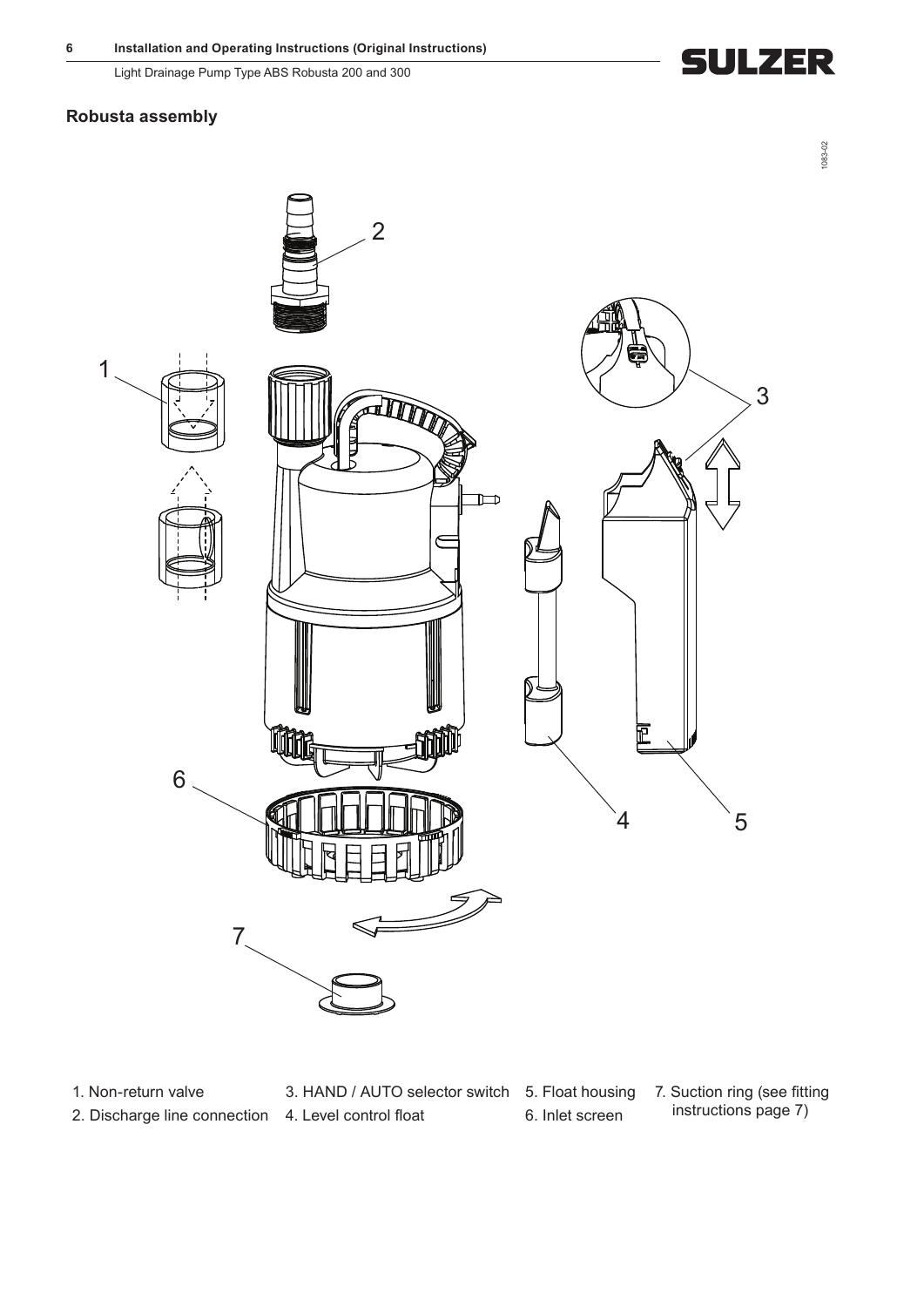

### **Suction ring**

When fitted into the impeller screen allows pumping down to 3 mm (manual operation only).



To avoid personal injury, or damage to the pump, disconnect it from the power supply before **removing or fitting the suction ring.**